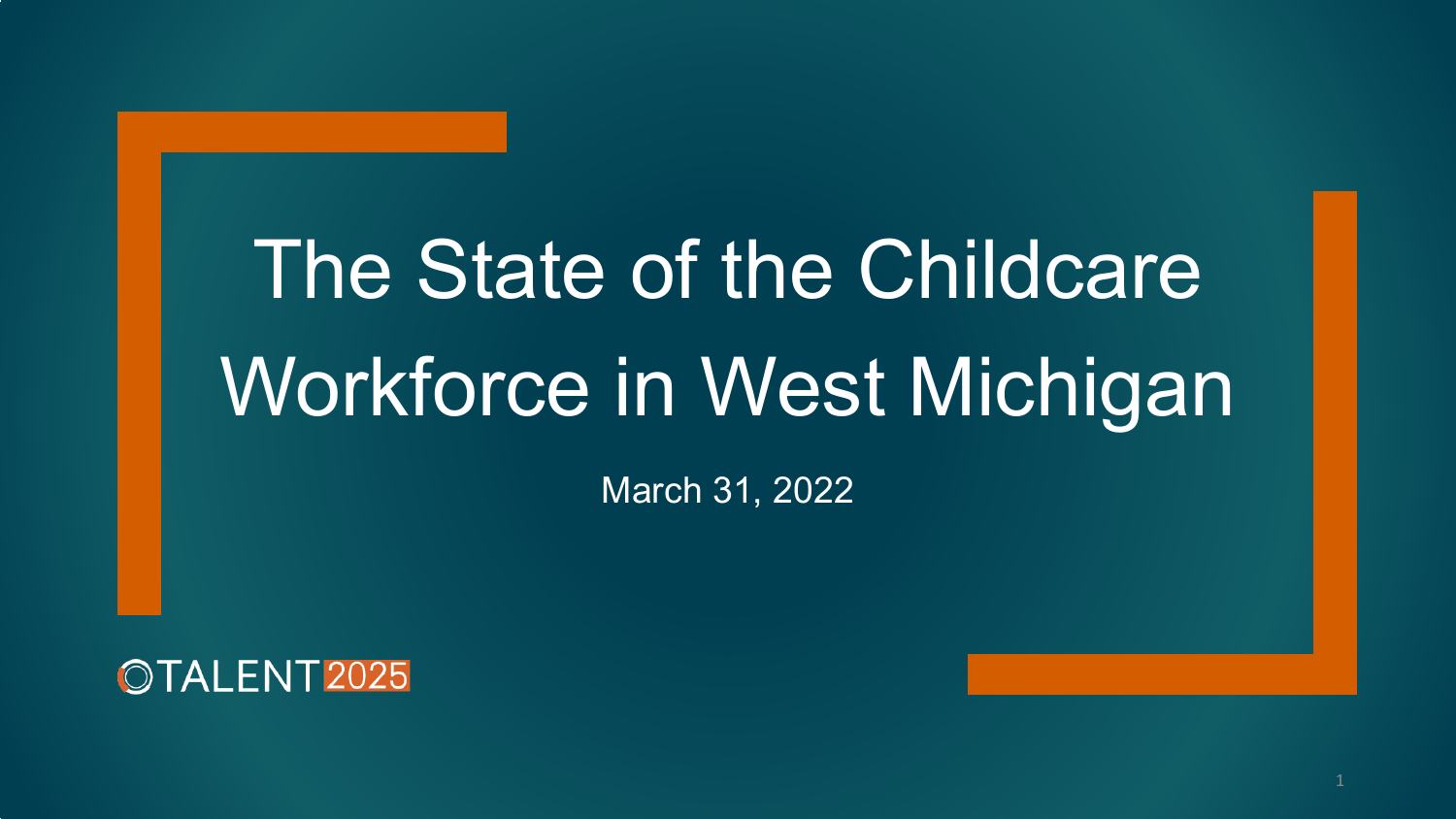## Childcare Workers in West Michigan







#### **Workforce by Education, 2021**



Talent 2025 | Childcare Workforce 2 *Emsi Burning Glass, Occupational Employment and Wage Statistics (OEWS)*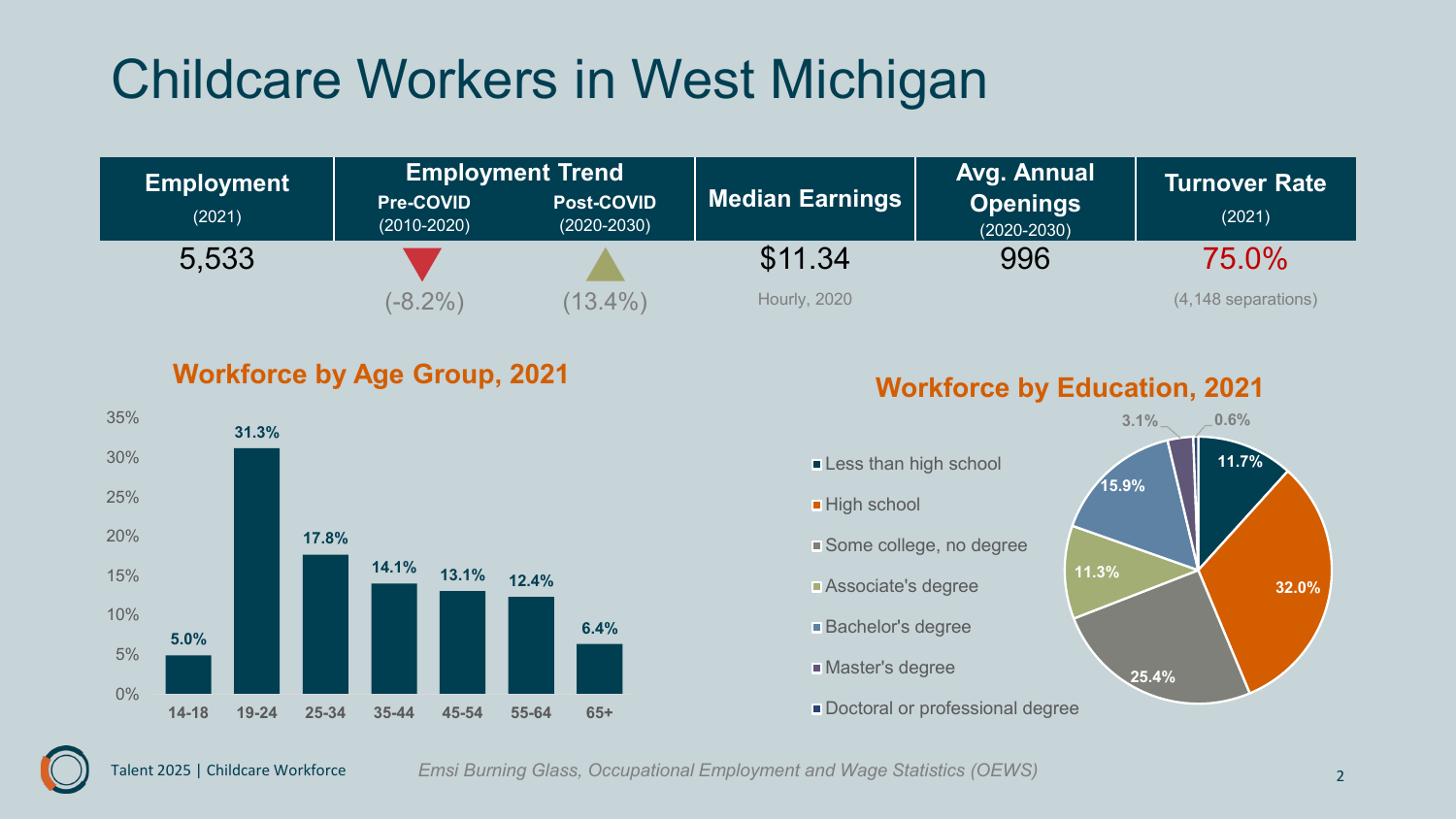## Commuting Patterns

Top Destinations for Workers:

- Grand Rapids/Rockford
- Holland/Zeeland
- Portland
- Reed City



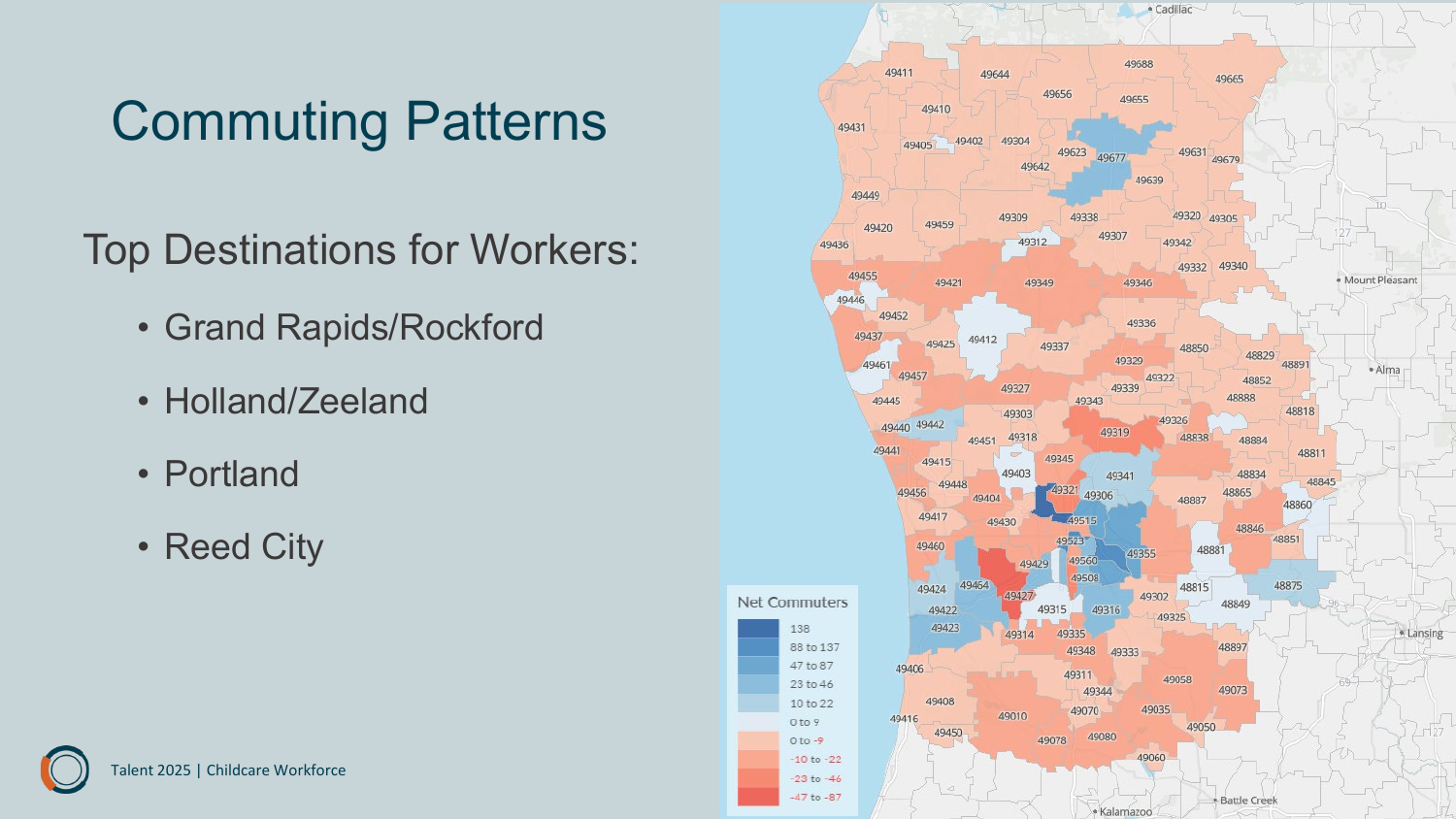#### Growth in Childcare Workers, Indexed to 2001

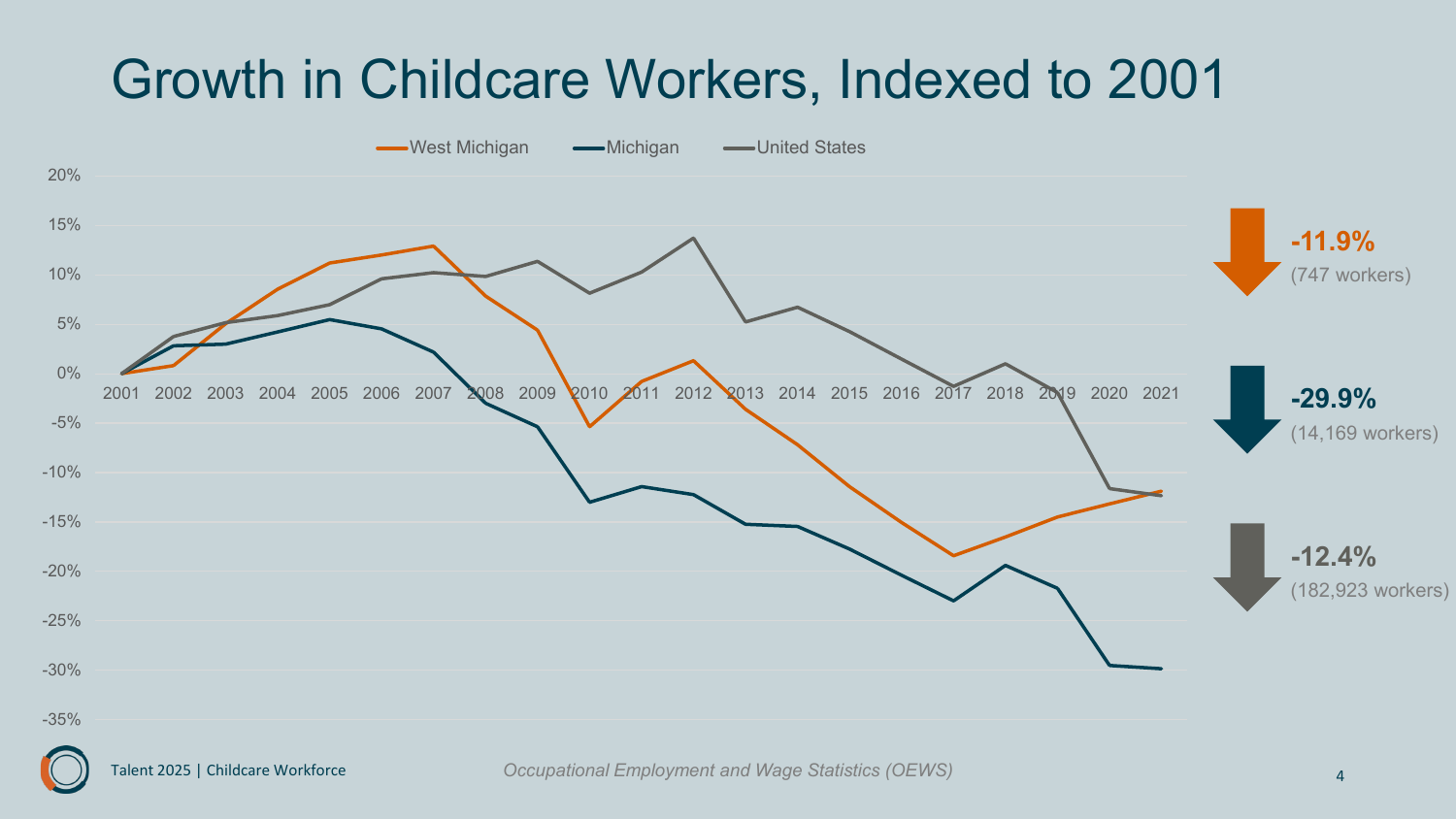## Wage Distribution of Childcare Workers, 2021



Talent 2025 | Childcare Workforce 5 *Occupational Employment and Wage Statistics (OEWS)*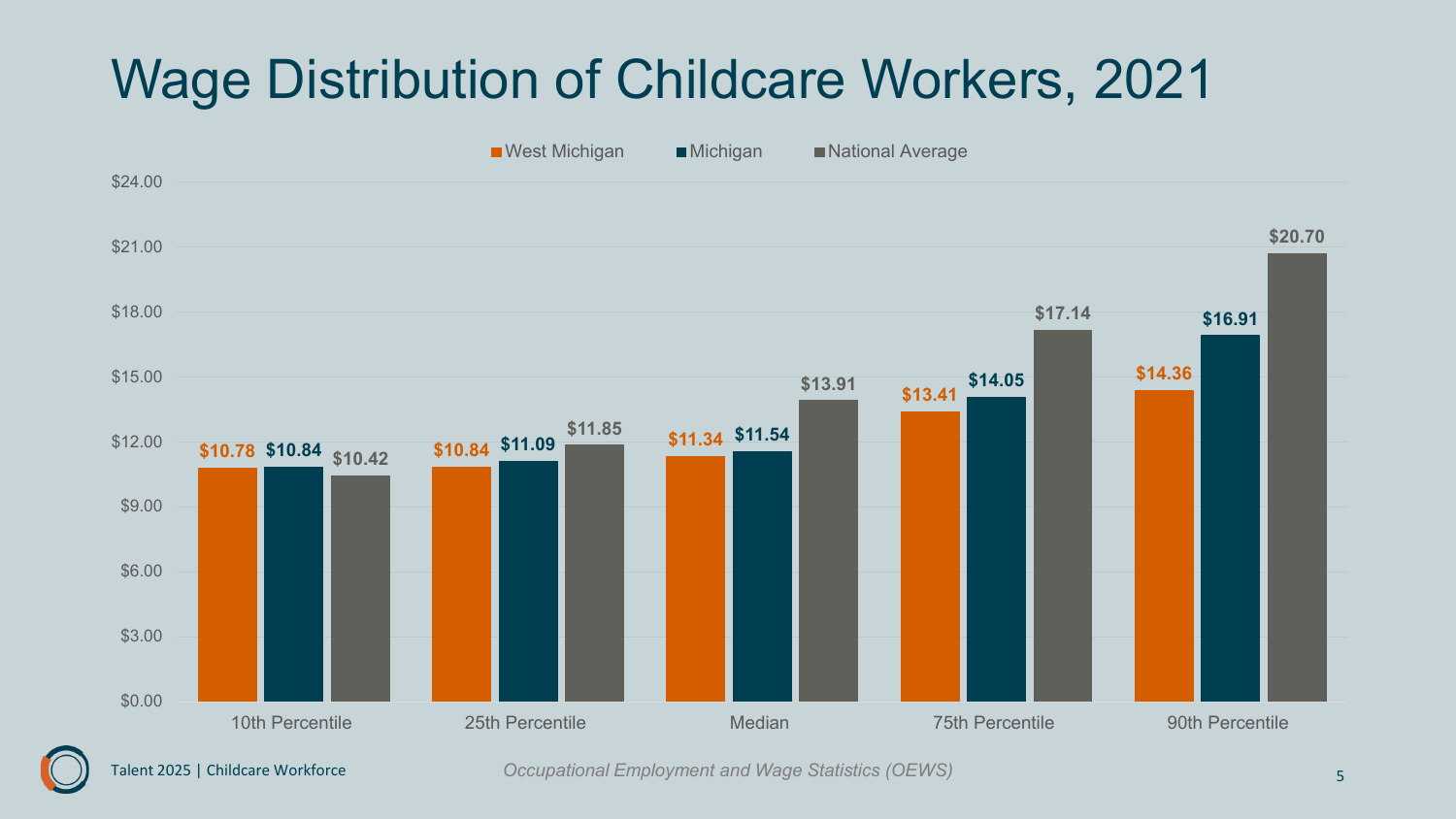#### Retail, Social Services, Education, and Hospitality are Top Destinations for Former Childcare Workers



Talent 2025 | Childcare Workforce 6 *Emsi Burning Glass, Occupational Employment and Wage Statistics (OEWS)*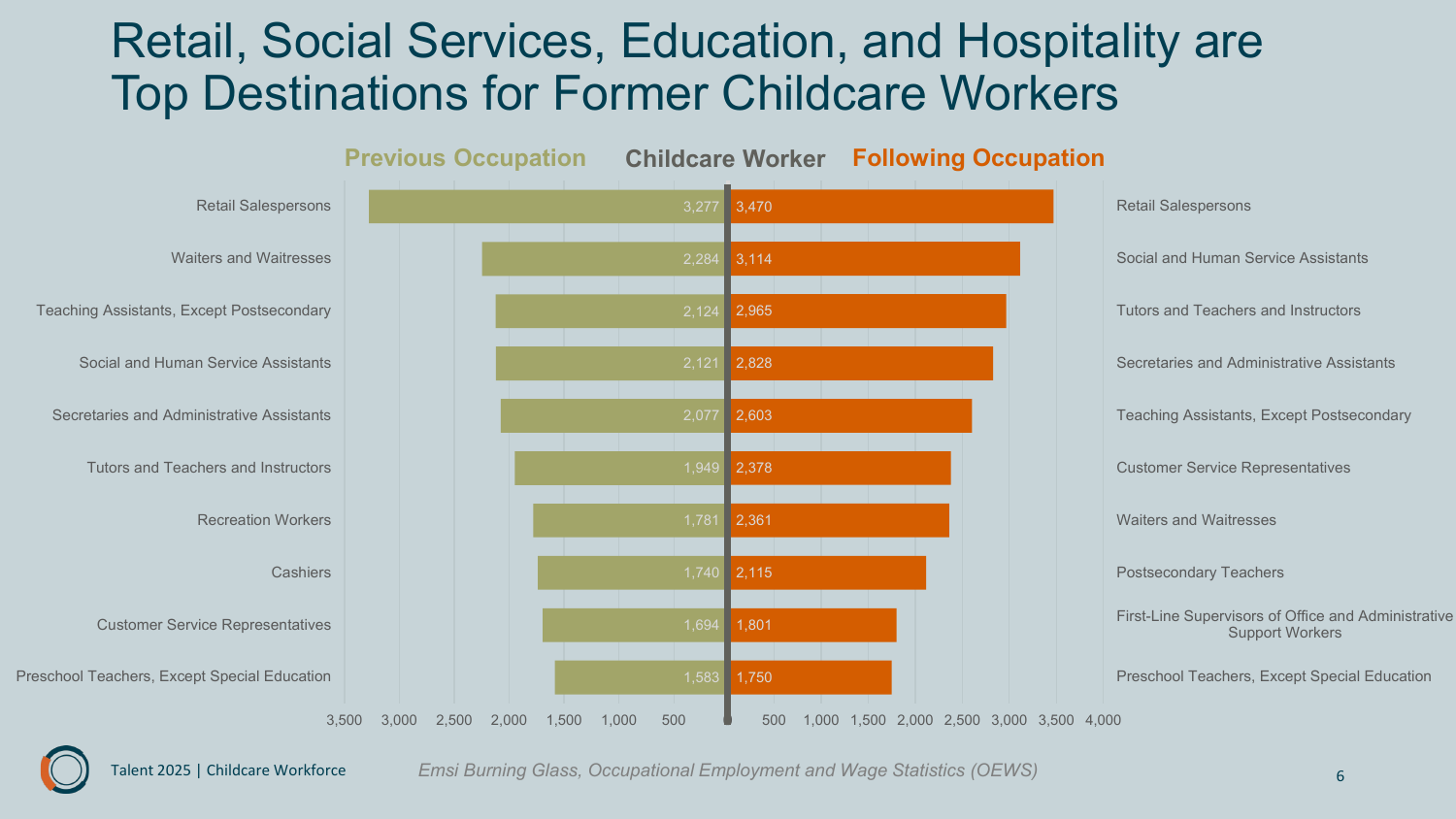## Childcare Wages Can't Compete with Similar Jobs

**2021 Median Hourly Wage for Similar Occupations requiring a High School Diploma and below**



Talent 2025 | Childcare Workforce 7 *Occupational Employment and Wage Statistics (OEWS)*